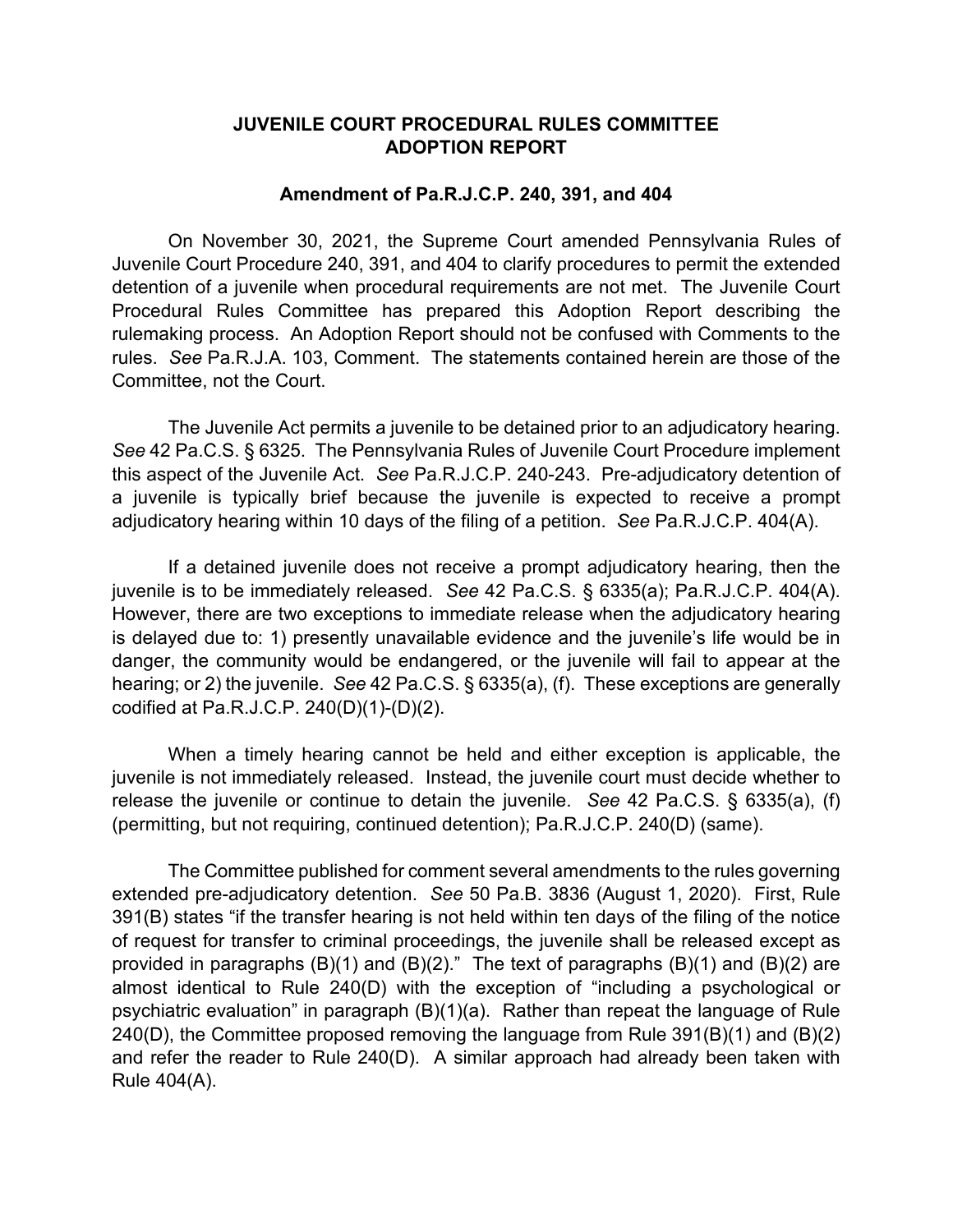Second, Rule 240(D) states "except as provided in paragraph (D)(1) and (D)(2), if the adjudicatory hearing is not held or notice of request for transfer is not submitted within the ten-day period as specified in Rules 391 and 404, the juvenile shall be released." It was apparent to the Committee that the triggering event for continued detention when a transfer is initiated differs between Rule 391(B) and Rule 240(D). Rule 391(B) is triggered when a transfer hearing is untimely whereas Rule 240(D) is triggered when the notice of request for a transfer hearing is untimely. The Committee believed that the triggering event should be the transfer hearing, not the notice. Therefore, the Committee proposed amending Rule 240(D) to include the transfer hearing and remove mention of the notice.

Third, the Committee proposed introducing a motion requirement to Rule 240(D). This requirement is not separate from that for seeking a continuance, but part of a motion for continuance pursuant to Rule 122. The Committee also proposed expanding the court's consideration of the necessity for continued detention anytime that continued detention is sought. Finally, the Committee proposed removing the juvenile's attorney as a cause for the juvenile's continued detention, as set forth in Rule 240(D)(2)(a)-(b).

In response to the proposal, concern was expressed that the proposed amendment of Rule 240(D)(2)(a), which would result in the juvenile's immediate release for delays attributable to a juvenile's attorney's unavailability, may have ventured beyond procedure and into substantive matters. Further, there was a potential public safety concern if an attorney's unavailability may otherwise result in the release of a juvenile who may pose a threat to the public.

The Committee acknowledges 42 Pa.C.S. § 6335(f)(1) is unambiguous: if a juvenile's attorney is unavailable, then the juvenile can be further detained. Subjecting a juvenile to further detention is a substantive matter involving one's liberty interest. Any remedy to the application of  $\S$  6335(f)(1) lies with the General Assembly through amendment of the Juvenile Act rather than through rulemaking. Accordingly, the proposed amendment of Rule 240(D)(2)(a) was removed from the proposal.

Post-publication, the Committee considered the interplay of Pa.R.J.C.P. 240(D) and Pa.R.J.C.P. 404. The time requirements for an adjudicatory hearing pursuant to paragraphs (A) and (B) of Pa.R.J.C.P. 404 (Prompt Adjudicatory Hearing) pivot on whether a juvenile is detained. However, paragraph (C) treats decertified juveniles differently: "Notwithstanding the provisions of paragraphs (A) and (B), if a petition was filed pursuant to Rule 337, an adjudicatory hearing shall be held within ten days of the filing of the petition."

Paragraph (C) did not account for whether a juvenile was being detained and often decertifications are complicated cases involving severe types of offenses. The Committee considered whether the hearing deadline should also pivot on whether the juvenile is detained, noting that the Comment to Pa.R.J.C.P. 337 (Filing of Petition After